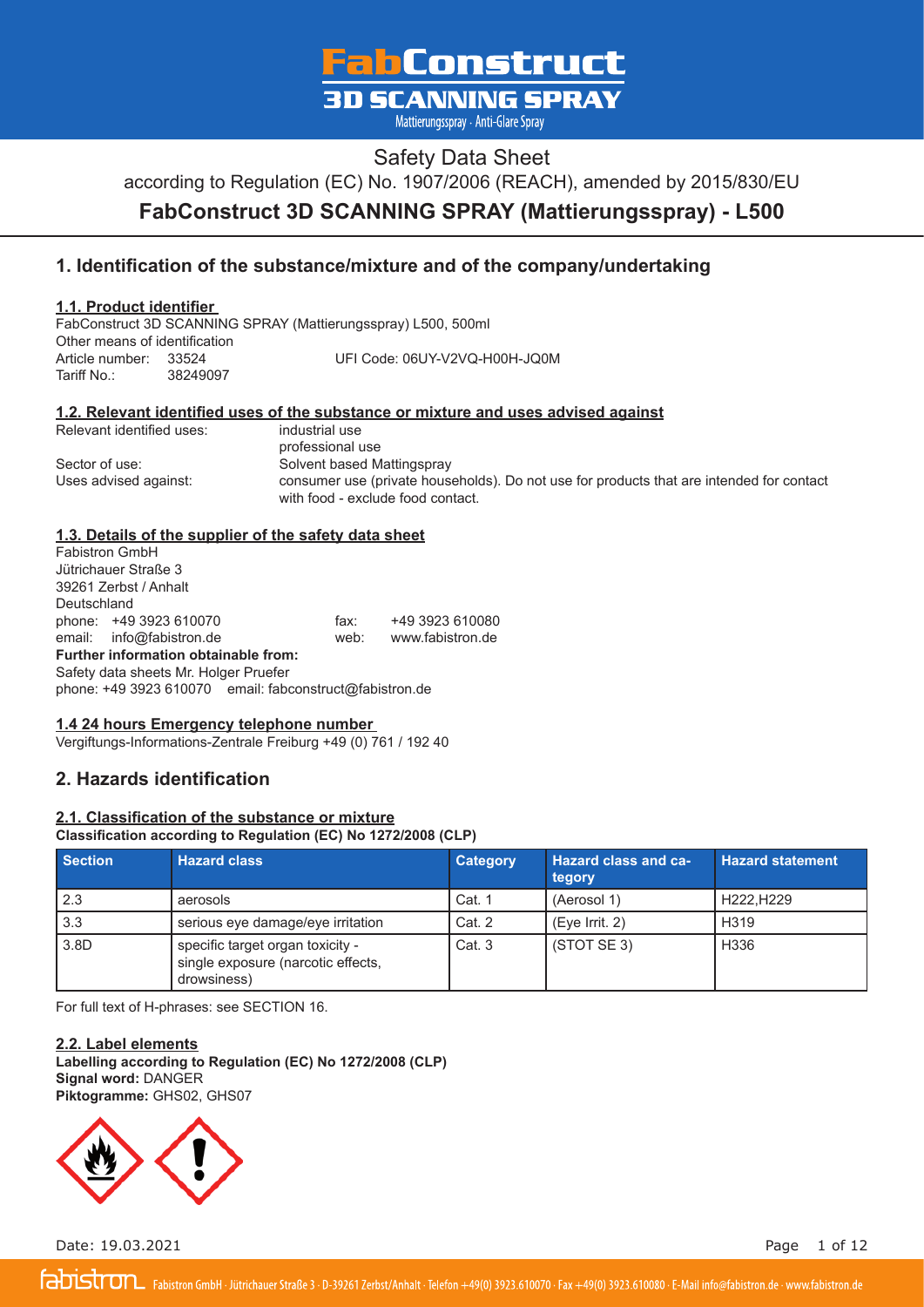

### Safety Data Sheet

according to Regulation (EC) No. 1907/2006 (REACH), amended by 2015/830/EU

**FabConstruct 3D SCANNING SPRAY (Mattierungsspray) - L500**

#### **Hazard statements**

H222 Extremely flammable aerosol.

H229 Pressurized container: may burst if heated.

H319 Causes serious eye irritation.

H336 May cause drowsiness or dizziness. **Precautionary statements**

P101 If medical advice is needed, have product container or label at hand.

P102 Keep out of reach of children.

P210 Keep away from heat, hot surfaces, sparks, open flames and other ignition sources. No smoking.

P211 Do not spray on an open flame or other ignition source.

P251 Do not pierce or burn, even after use.

P260 Do not breathe vapours/spray.

P271 Use only outdoors or in a well-ventilated area. P280 Wear protective gloves/protective clothing/eye protection/face protection.

P305+P351+P338 IF IN EYES: rinse cautiously with water for several minutes. Remove contact lenses, if present

and easy to do. Continue rinsing.

P312 Call a POISON CENTER/doctor if you feel unwell.

P337+P313 If eye irritation persists: Get medical advice/attention.

P410+P412 Protect from sunlight. Do not expose to temperatures exceeding 50 °C/122 °F.

P501 Dispose of contents/container to hazardous or special waste.

**Additional labelling requirements**

Buildup of explosive mixtures possible without sufficient ventilation.

**Hazardous ingredients for labelling:** acetone, propan-2-ol

**2.3. Other hazards**

There is no additional information.

### **3. Composition/information on ingredients**

#### **3.1 Substances**

not relevant (mixture)

#### **3.2. Mixtures**

Mixture of substances listed below with nonhazardous additions

| <b>CAS No</b> | <b>Name of substance</b>             |                                                       | wt            | <b>Pictograms</b> |  |
|---------------|--------------------------------------|-------------------------------------------------------|---------------|-------------------|--|
|               | <b>EC No</b>                         | <b>REACH Reg. No</b>                                  |               |                   |  |
|               | Classification acc. to 1272/2008/EC  |                                                       |               |                   |  |
| 106-97-8      | <b>Butane</b>                        |                                                       | $25 - 50 \%$  |                   |  |
|               | 203-448-7                            | 01-2119474691-32-xxxx                                 |               |                   |  |
|               | Flam. Gas 1, Press. Gas L; H220 H280 |                                                       |               |                   |  |
| 74-98-6       | Propane                              |                                                       | $10 - 525 \%$ |                   |  |
|               | 200-827-9                            | 01-2119486944-21-xxxx                                 |               |                   |  |
|               | Flam. Gas 1, Press. Gas L; H220 H280 |                                                       |               |                   |  |
| 67-64-1       | Acetone                              |                                                       | $10 - 525 %$  |                   |  |
|               | 200-662-2                            | 01-2119471330-49-xxxx<br>01-2119498062-37-xxxx        |               |                   |  |
|               |                                      | Flam. Liq. 2, Eye Irrit. 2, STOT SE 3; H225 H319 H336 |               |                   |  |
| 67-63-0       | Propan-2-ol                          |                                                       | $10 - 525 %$  |                   |  |
|               | 200-661-7                            | 01-2119457558-25-xxxx                                 |               |                   |  |
|               |                                      | Flam. Liq. 2, Eye Irrit. 2, STOT SE 3; H225 H319 H336 |               |                   |  |
| 75-28-5       | Isobutane                            |                                                       | $1 - 5\%$     |                   |  |
|               | 200-857-2                            | 01-2119485395-27-xxxx                                 |               |                   |  |
|               | Flam. Gas 1, Press. Gas L; H220 H280 |                                                       |               |                   |  |

For full text of abbreviations: see SECTION 16.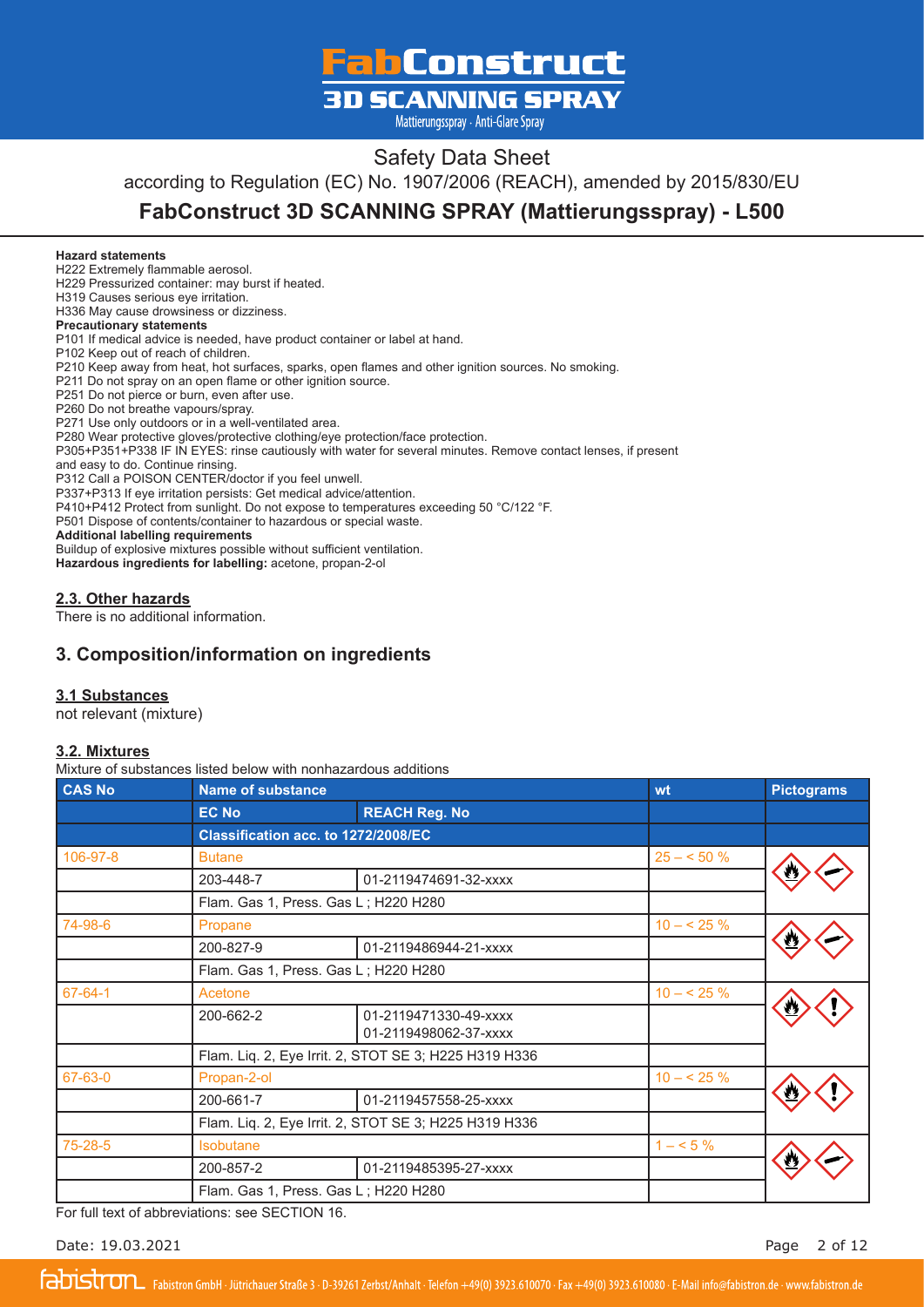

### Safety Data Sheet

according to Regulation (EC) No. 1907/2006 (REACH), amended by 2015/830/EU

**FabConstruct 3D SCANNING SPRAY (Mattierungsspray) - L500**

### **4. First aid measures**

#### **4.1. Description of first aid measures**

#### **General notes**

Do not leave affected person unattended. Remove victim out of the danger area. Keep affected person warm, still and covered. Take off immediately all contaminated clothing. In all cases of doubt, or when symptoms persist, seek medical advice. In case of unconsciousness place person in the recovery position. Never give anything by mouth.

#### **Following inhalation**

If breathing is irregular or stopped, immediately seek medical assistance and start first aid actions. Provide fresh air.

#### **Following skin contact**

Wash with plenty of soap and water.

#### **Following eye contact**

Remove contact lenses, if present and easy to do. Continue rinsing. Irrigate copiously with clean, fresh water for at least 10 minutes, holding the eyelids apart.

#### **Following ingestion**

Not applicable, as aerosol.

#### **4.2. Most important symptoms and effects, both acute and delayed**

Narcotic effects.

**4.3. Indication of any immediate medical attention and special treatment needed** none

### **5. Firefighting measures**

#### **5.1. Extinguishing media**

**Suitable extinguishing media** water spray, BC-powder **Unsuitable extinguishing media** water jet

#### **5.2. Special hazards arising from the substance or mixture**

In case of insufficient ventilation and/or in use, may form flammable/explosive vapour-air mixture.

#### **5.3. Advice for firefighters**

Do not allow firefighting water to enter drains or water courses. Collect contaminated firefighting water separately. Remove undamaged cans from the danger area. If necessary, cool by spraying with water because of bursting.Wear fully protective suit. Wear self-contained breathing apparatus.

### **6. Accidental release measures**

#### **6.1. Personal precautions, protective equipment and emergency procedures**

**For non-emergency personnel:**  Remove persons to safety. **For emergency responders:**  Wear breathing apparatus if exposed to vapours/dust/spray/gases.

#### **6.2. Environmental precautions**

Keep away from drains, surface and ground water. Retain contaminated washing water and dispose of it.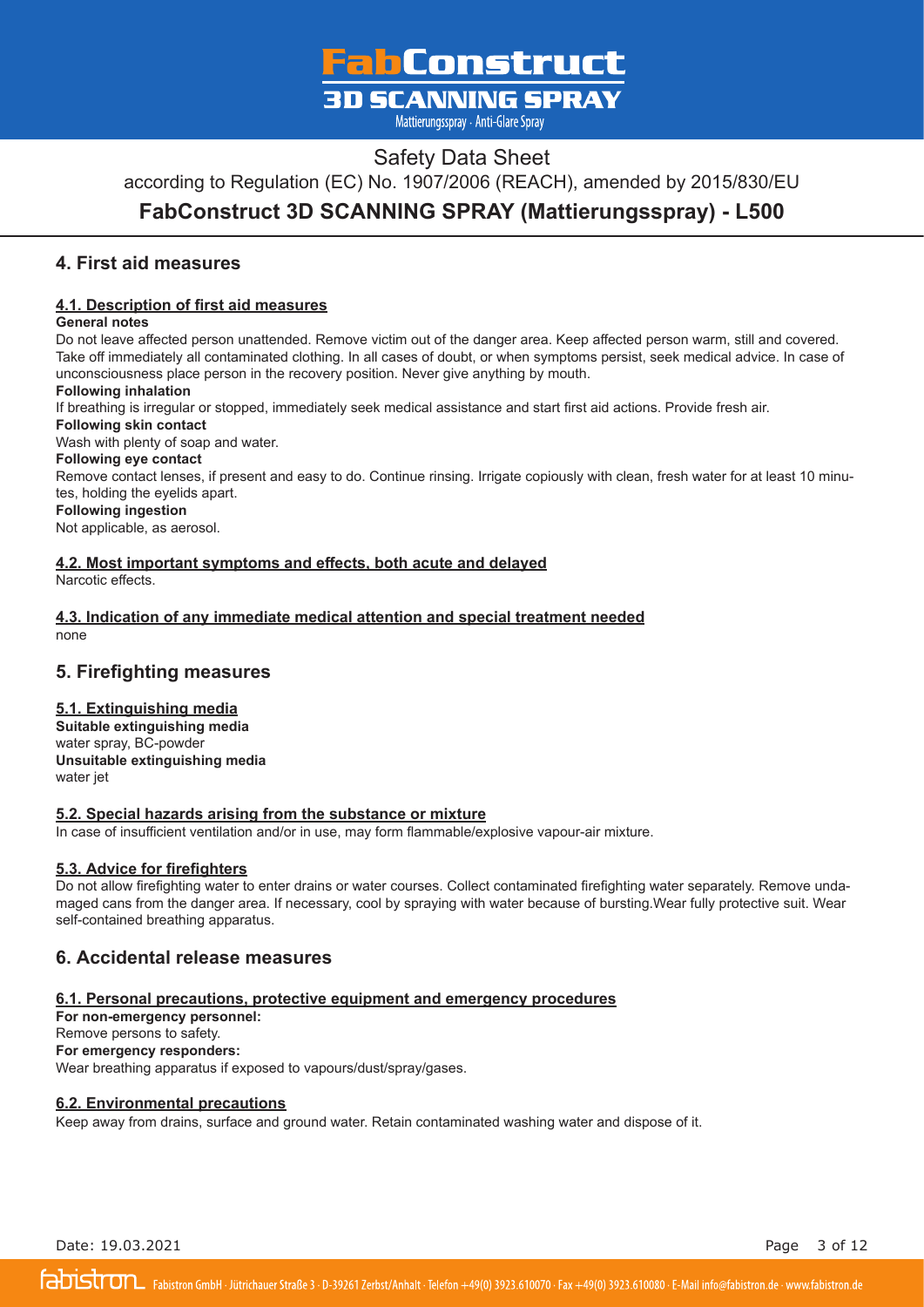

### Safety Data Sheet

according to Regulation (EC) No. 1907/2006 (REACH), amended by 2015/830/EU

### **FabConstruct 3D SCANNING SPRAY (Mattierungsspray) - L500**

#### **6.3. Methods and material for containment and cleaning up**

**Advices on how to contain a spill** Covering of drains. **Other information relating to spills and releases** Place in appropriate containers for disposal. Ventilate affected area.

### **7. Handling and storage**

#### **7.1. Precautions for safe handling**

**Recommendations**

#### **Measures to prevent fire as well as aerosol and dust generation**

Keep away from sources of ignition - No smoking. Take precautionary measures against static discharge. Use only in well-ventilated areas. Prevent from heating up above 50 °C.

#### **Advice on general occupational hygiene**

Wash hands after use. Do not eat, drink and smoke in work areas. Remove contaminated clothing and protective equipment before entering eating areas. Never keep food or drink in the vicinity of chemicals. Never place chemicals in containers that are normally used for food or drink. Keep away from food, drink and animal feedingstuffs.

#### **7.2. Conditions for safe storage, including any incompatibilities**

**Managing of associated risks Storage class (LGK)** 2B **Flammability hazards** Do not spray on an open flame or other ignition source. Protect from sunlight. **Incompatible substances or mixtures** Separate storage required for storage class: 4.1 A, 4.1 B, 4.2, 4.3, 5.1 A, 5.1 B, 5.2, 6.2, 7. **Consideration of other advice Packaging compatibilities:** Only packagings which are approved (e.g. acc. to ADR) may be used.

#### **7.3. Specific end use(s)**

No further relevant information available.

### **8. Exposure controls/personal protection**

#### **8.1. Control parameters**

#### **National limit values**

**Occupational exposure limit values (Workplace Exposure Limits)**

| <b>Country</b> | <b>CAS No</b> | Name of agent    | <b>Identifier</b> | <b>TWA ppm</b> | TWA mg/m <sup>3</sup> | STEL ppm | STEL mg/m <sup>3</sup> | <b>Source</b>   |
|----------------|---------------|------------------|-------------------|----------------|-----------------------|----------|------------------------|-----------------|
| l DE           | 106-97-8      | Butane           | <b>AGW</b>        | 1000           | 2400                  | 4000     | 9600                   | <b>TRGS 900</b> |
| l DE           | 74-98-6       | Propane          | <b>AGW</b>        | 1000           | 1800                  | 4000     | 7200                   | <b>TRGS 900</b> |
| DE             | 67-63-0       | Propan-2-ol      | <b>AGW</b>        | 200            | 500                   | 400      | 1000                   | <b>TRGS 900</b> |
| DE             | 75-28-5       | <b>Isobutane</b> | <b>AGW</b>        | 1000           | 2400                  | 4000     | 9600                   | <b>TRGS 900</b> |
| l DE           | 67-64-1       | Acetone          | <b>AGW</b>        | 500            | 1200                  | 1000     | 2400                   | <b>TRGS 900</b> |
| EU             | 67-64-1       | Acetone          | <b>IOELV</b>      | 500            | 1210                  |          |                        | 2017/164/EU     |

Notation

**STEL** Short-term exposure limit: a limit value above which exposure should not occur and which is related to a 15-minute period unless otherwise specified

**TWA** Time-weighted average (long-term exposure limit): measured or calculated in relation to a reference period of 8 hours timeweighted average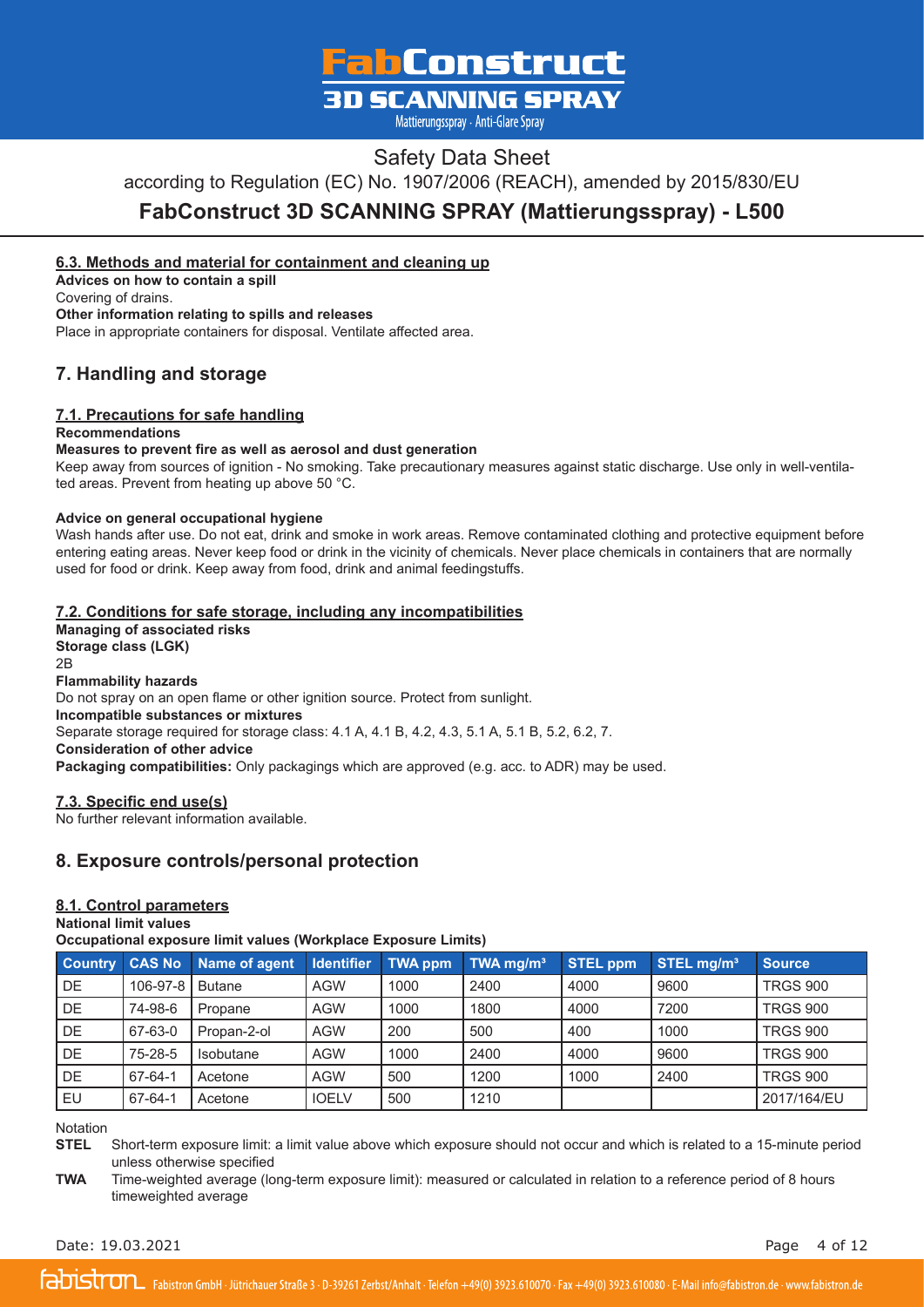

# Safety Data Sheet according to Regulation (EC) No. 1907/2006 (REACH), amended by 2015/830/EU

### **FabConstruct 3D SCANNING SPRAY (Mattierungsspray) - L500**

#### **Biological limit values**

| <b>Country</b> | Name of agent | <b>Parameter</b> | <b>Notation</b> | <b>Identifier</b> | <b>Value</b> | <b>Source</b>   |
|----------------|---------------|------------------|-----------------|-------------------|--------------|-----------------|
| DE             | Propan-2-ol   | Acetone          |                 | <b>BLV</b>        | $25$ ma/l    | <b>TRGS 903</b> |
| DE             | Acetone       | Acetone          |                 | <b>BLV</b>        | 80 mg/l      | <b>TRGS 903</b> |

#### **Relevant DNELs/DMELs/PNECs and other threshold levels relevant PNECs of components of the mixture**

| CAS.<br><b>No</b> | Name of<br>substance | End-<br>point | Threshold Organism<br>level |                   | <b>Environmental</b><br>compartment | <b>Exposure time</b>         |
|-------------------|----------------------|---------------|-----------------------------|-------------------|-------------------------------------|------------------------------|
| 67-64-1           | Acetone              | <b>PNEC</b>   | $100 \text{ mg/l}$          | Microorganisms    | Sewage treatment plant (STP)        | Short-term (single instance) |
| 67-64-1           | Acetone              | <b>PNEC</b>   | $21 \text{ mq/l}$           | Aquatic organisms | Water                               | Intermittent release         |
| 67-63-0           | Propan-2-ol          | <b>PNEC</b>   | $2.251$ mg/l                | Microorganisms    | Sewage treatment plant (STP)        | Short-term (single instance) |
| 67-63-0           | Propan-2-ol          | <b>PNEC</b>   | 160 $mg/kg$                 | Aquatic organisms | Wasser                              | Short-term (single instance) |

#### **8.2. Exposure controls**

**Appropriate engineering controls**

General ventilation.

#### **Individual protection measures (personal protective equipment)**

**Eye/face protection**

Do not spray in eyes. If required use tight-fitting goggles.

**Skin protection**

By designated use no hand protection necessary.

type of material: PVC: polyvinyl chloride material thickness: > 0,7 mm.

### **other protection measures**

Take recovery periods for skin regeneration. Preventive skin protection (barrier creams/ointments) is recommended. Wash hands thoroughly after handling.

#### **Respiratory protection**

By designated use no protection necessary. Apply outdoors or well ventilated areas.

#### **Environmental exposure controls**

Use appropriate container to avoid environmental contamination.

### **9. Physical and chemical properties**

#### **9.1. Information on basic physical and chemical properties**

| Appearance<br>Physical state:<br>Colour:<br>Odour:                                                                                                                                                                                               | aerosol (spray aerosol)<br>white<br>solvent like                                                                                                                  |
|--------------------------------------------------------------------------------------------------------------------------------------------------------------------------------------------------------------------------------------------------|-------------------------------------------------------------------------------------------------------------------------------------------------------------------|
| Other physical and chemical parameters<br>Initial boiling point and boiling range:<br>Flash point:<br>Evaporation rate<br>Flammability (solid, gas)<br><b>Explosive limits</b><br>- lower explosion limit (LEL)<br>- upper explosion limit (UEL) | Not applicable, as aerosol.*<br>Not applicable, as aerosol.*<br>Not determined<br>Flammable aerosol in accordance with GHS criteria<br>$2$ Vol.- $%$<br>15 Vol.-% |

Date: 19.03.2021

Page 5 of 12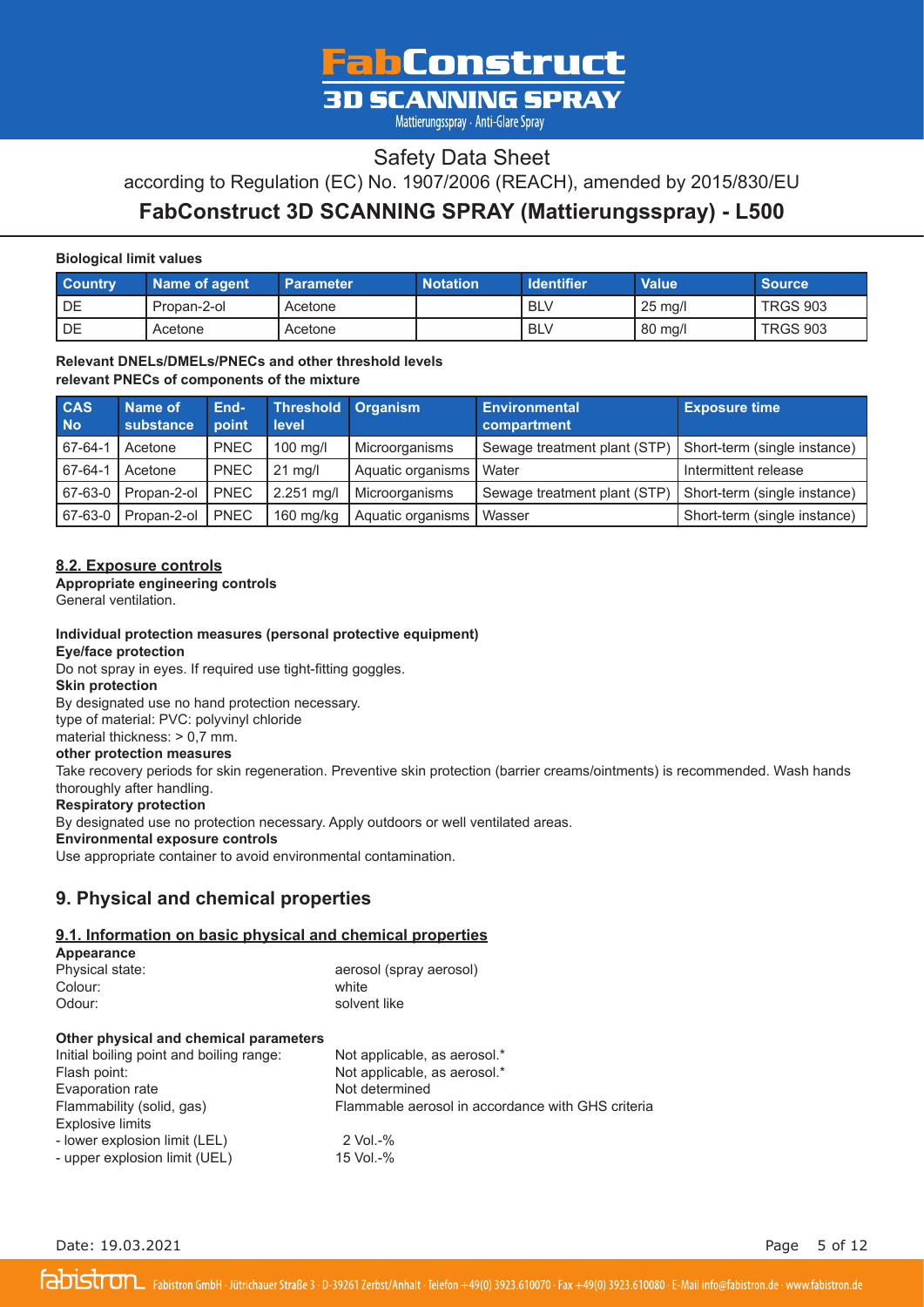

# Safety Data Sheet according to Regulation (EC) No. 1907/2006 (REACH), amended by 2015/830/EU

**FabConstruct 3D SCANNING SPRAY (Mattierungsspray) - L500**

| Vapour pressure             | 4 bar at 20 $\degree$ C                   |
|-----------------------------|-------------------------------------------|
|                             | 7 Pa at 50 $^{\circ}$ C                   |
| Density                     | 0,64 g/cm <sup>3</sup> at 20 $^{\circ}$ C |
| Water solubility            | partly soluble                            |
| n-octanol/water (log KOW)   | this information is not available         |
| Auto-ignition temperature   | 287 °C                                    |
| Viscosity                   | not relevant (aerosol)                    |
| <b>Explosive properties</b> | none                                      |
| Oxidising properties        | none                                      |
|                             |                                           |

#### **9.2. Other information**

Solvent content 94.7 %

\* The finished mixture in an aerosol container is formed after addition of propellant. Several details are not measurable in an hermetic closed, pressurized container.

### **10: Stability and reactivity**

#### **10.1. Reactivity**

Concerning incompatibility: see below "Conditions to avoid" and "Incompatible materials". risk of ignition

#### **10.2. Chemical stability**

See below "Conditions to avoid".

#### **10.3. Possibility of hazardous reactions**

No known hazardous reactions.

#### **10.4. Conditions to avoid**

Do not spray on an open flame or other ignition source. - Keep away from heat. **Hints to prevent fire or explosion** Protect from sunlight. **Physical stresses which might result in a hazardous situation and have to be avoided** high temperatures

#### **10.5. Incompatible materials**

oxidisers.

#### **10.6. Hazardous decomposition products**

Reasonably anticipated hazardous decomposition products produced as a result of use, storage, spill and heating are not known. Hazardouscombustion products: see section 5.

### **11. Toxicological information**

#### **11.1. Information on toxicological effects**

Test data are not available for the complete mixture. **Classification procedure** The method for classification of the mixture is based on ingredients of the mixture (additivity formula). **Classification according to GHS (1272/2008/EC, CLP) Acute toxicity** Shall not be classified as acutely toxic. **Skin corrosion/irritation** Shall not be classified as corrosive/irritant to skin.

Date: 19.03.2021

Page 6 of 12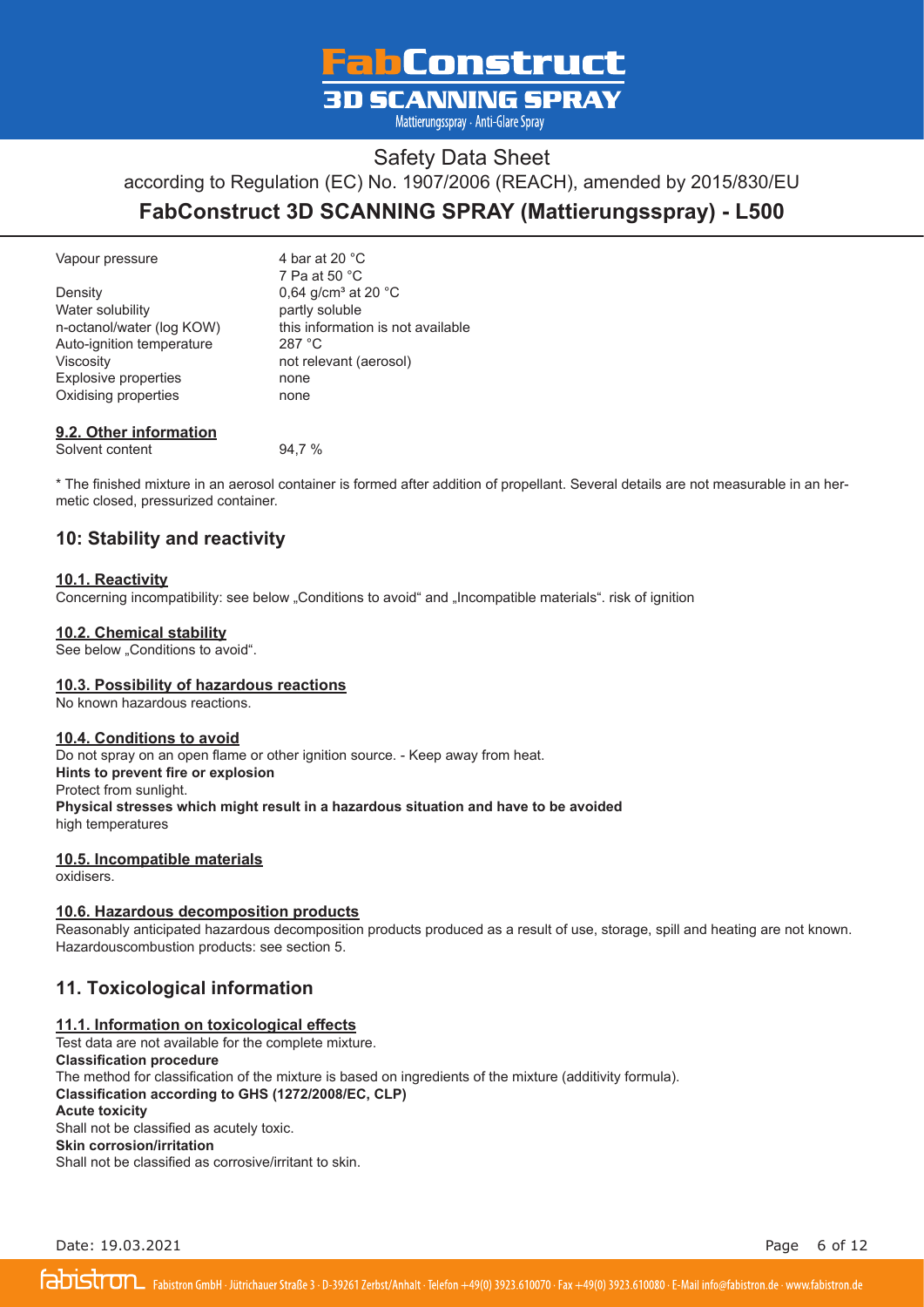

### Safety Data Sheet

according to Regulation (EC) No. 1907/2006 (REACH), amended by 2015/830/EU

**FabConstruct 3D SCANNING SPRAY (Mattierungsspray) - L500**

**Serious eye damage/eye irritation**

Causes serious eye irritation.

**Respiratory or skin sensitisation**

Shall not be classified as a respiratory or skin sensitiser.

**Summary of evaluation of the CMR properties**

Shall not be classified as germ cell mutagenic, carcinogenic nor as a reproductive toxicant.

**Specific target organ toxicity (STOT)**

**- Specific target organ toxicity - single exposure**

May cause drowsiness or dizziness.

**- Specific target organ toxicity - repeated exposure**

Shall not be classified as a specific target organ toxicant (repeated exposure).

**Aspiration hazard**

Shall not be classified as presenting an aspiration hazard.

### **12. Ecological information**

#### **12.1. Toxicity**

Wassergefährdungsklasse, WGK (water hazard class) (WGK; Germany): 1 (slightly hazardous to water) **Aquatic toxicity (acute)**

#### **Aquatic toxicity (acute) of components of the mixture**

| <b>CAS No</b> | <b>Name of substance</b> | <b>Endpoint</b> | <b>Value</b>        | <b>Species</b> | <b>Exposure time</b> |
|---------------|--------------------------|-----------------|---------------------|----------------|----------------------|
| 106-97-8      | <b>Butane</b>            | <b>LC50</b>     | $28$ mg/l           | <b>Fish</b>    | 96 h                 |
| 106-97-8      | <b>Butane</b>            | <b>EC50</b>     | 7,71 mg/l           | Algae          | 96 h                 |
| 67-64-1       | Acetone                  | <b>LC50</b>     | 8.120 mg/l          | Fish           | 96 h                 |
| 67-63-0       | Propan-2-ol              | <b>LC50</b>     | 10.000 mg/l         | Fish           | 96 h                 |
| 74-98-6       | Propane                  | <b>LC50</b>     | 28 mg/l             | Fish           | 96 h                 |
| 74-98-6       | Propane                  | <b>EC50</b>     | 7,71 mg/l           | Algae          | 96 h                 |
| 75-28-5       | <b>Isobutane</b>         | <b>LC50</b>     | 28 mg/l             | Fish           | 96 h                 |
| 75-28-5       | <b>Isobutane</b>         | <b>EC50</b>     | $7,71 \text{ mg/l}$ | Algae          | 96 h                 |

#### **Aquatic toxicity (chronic)**

**Aquatic toxicity (chronic) of components of the mixture**

|         | <b>CAS No</b> Name of substance Endpoint |      | <b>Value</b> | <b>Species</b> | <b>Exposuretime</b> |
|---------|------------------------------------------|------|--------------|----------------|---------------------|
| 67-64-1 | Acetone                                  | EC50 | $61,2$ q/ll  | Microorganisms | 30 min              |

#### **Biodegradation**

The relevant substances of the mixture are readily biodegradable.

#### **12.2. Persistence and degradability**

Degradability of components of the mixture

| <b>CAS No</b> | Name of substance | <b>Process</b>            | <b>Degradationrate</b> | <b>Time</b> |
|---------------|-------------------|---------------------------|------------------------|-------------|
| $167-64-1$    | Acetone           | Carbon dioxide generation | 90.9 %                 | 28 d        |
| 67-63-0       | Propan-2-ol       | Oxygen depletion          | $53 \%$                | 5 d         |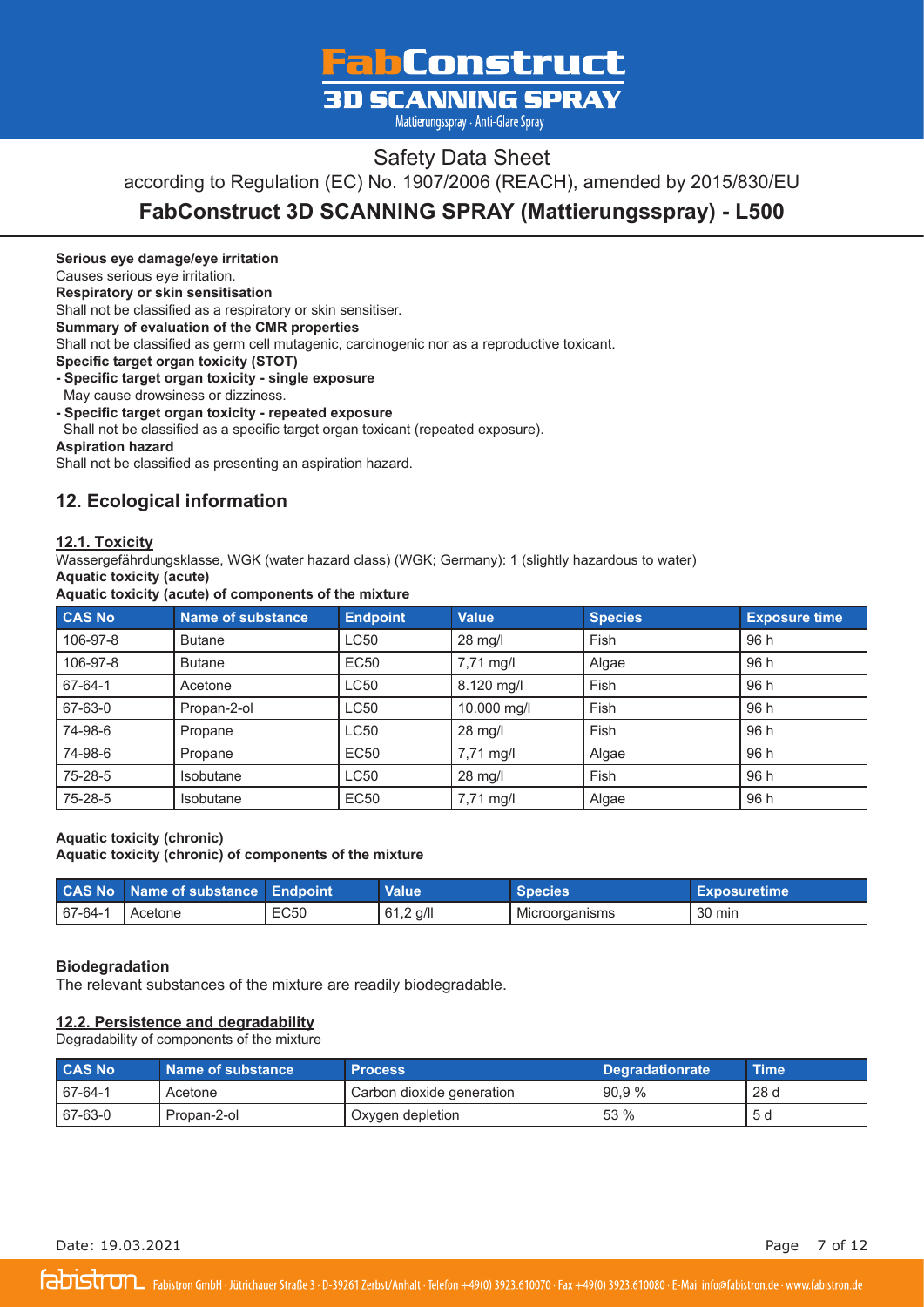

### Safety Data Sheet

according to Regulation (EC) No. 1907/2006 (REACH), amended by 2015/830/EU

**FabConstruct 3D SCANNING SPRAY (Mattierungsspray) - L500**

#### **12.3. Bioaccumulative potential**

Data are not available.

**Bioaccumulative potential of components of the mixture**

| <b>CAS No</b> | Name of substance | <b>BCF</b> | Log KOW                                     | BOD5/COD |
|---------------|-------------------|------------|---------------------------------------------|----------|
| 106-97-8      | Butan             |            | 1,09 (pH value: 7, 20 $^{\circ}$ C) $\vert$ |          |
| 67-64-1       | Aceton            |            | $-0.24$                                     |          |
| 74-98-6       | Propan            |            | 1,09 (pH value: 7, 20 $^{\circ}$ C)         |          |
| 75-28-5       | Isobutan          |            | 1,09 (pH value: 7, 20 $^{\circ}$ C)         |          |

#### **12.4. Mobility in soil**

Data are not available.

#### **12.5. Results of PBT and vPvB assessment**

Data are not available.

#### **12.6. Other adverse effects**

Data are not available.

**Endocrine disrupting potential** None of the ingredients are listed.

### **13: Disposal considerations**

#### **13.1. Waste treatment methods**

#### **Sewage disposal-relevant information**

Do not empty into drains. Avoid release to the environment. Refer to special instructions/safety data sheets.

#### **Waste treatment of containers/packagings**

It is a dangerous waste; only packagings which are approved (e.g. acc. to ADR) may be used. Completely emptied packages can be recycled. Handle contaminated packages in the same way as the substance itself.

#### **13.2. Relevant provisions relating to waste**

#### **List of wastes**

#### 15 01 04 Metallic packaging

15 01 10 Packaging containing residues of or contaminated by dangerous substances

16 05 04 Containing hazardous gases in pressure containers (including halons).

#### **13.3. Remarks**

Please consider the relevant national or regional provisions. Waste shall be separated into the categories that can be handled separately by the local or national waste management facilities.

### **14. Transport information**

| 14.1. | UN number                  | 1950                |
|-------|----------------------------|---------------------|
| 14.2. | UN proper shipping name    | <b>AEROSOLS</b>     |
| 14.3. | Transport hazard class(es) |                     |
|       | Class                      | 2 (gases) (aerosol) |
|       | Subsidiary risk(s)         | 2.1 (flammability)  |
| 14.4. | Packing group              | not assigned to a p |

a packing group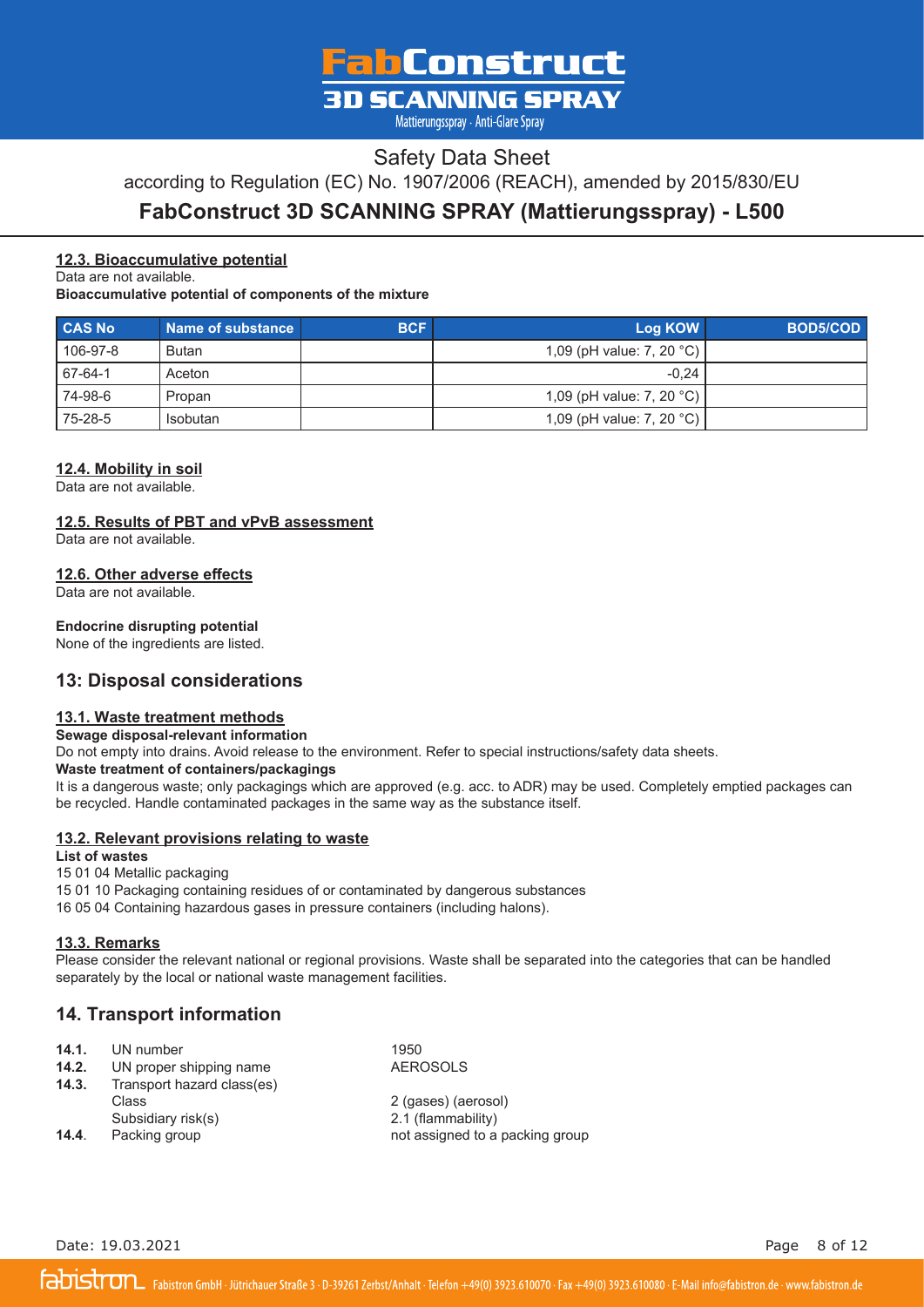

### Safety Data Sheet

according to Regulation (EC) No. 1907/2006 (REACH), amended by 2015/830/EU

**FabConstruct 3D SCANNING SPRAY (Mattierungsspray) - L500**

**14.5.** Environmental hazards none (non-environmentally hazardous acc. to the dangerous goods regulations)<br>**14.6.** Special precautions for user **Special precautions for user** Provisions for dangerous goods (ADR) should be complied within the premises. **14.7.** Transport in bulk according to Annex II of MARPOL and the IBC Code The cargo is not intended to be carried in bulk. **14.8. Information for each of the UN Model Regulations Transport of dangerous goods by road, rail and inland waterway (ADR/RID/ADN)** UN number 1950<br>Proper shipping name 1950 REROSOLS Proper shipping name and according the AC<br>Class 2 Class 2<br>Classification code 65 Classification code 5F<br>Danger label(s) 3.1 Danger label(s) Special provisions (SP) 190, 327, 344, 625 Excepted quantities (EQ) E0 Limited quantities (LQ) 1 L Transport category (TC) 2<br>
Tunnel restriction code (TRC) D Tunnel restriction code (TRC) **International Maritime Dangerous Goods Code (IMDG)** UN number<br>Proper shipping name<br>AEROSOLS Proper shipping name Class 2.1 Danger label(s) 2.1 Special provisions (SP) 63, 190, 277, 327, 344, 959 Excepted quantities (EQ) E0 Limited quantities (LQ) 1 L EmS F-D, S-U Stowage category **International Civil Aviation Organization (ICAO-IATA/DGR)** UN number<br>Proper shipping name<br>Proper shipping name<br>Aerosole, flammable Proper shipping name Class 2.1 Danger label(s) 2.1 Special provisions (SP)  $A145, A167$ Excepted quantities (EQ) E0<br>
Limited quantities (LQ) 30 kg Limited quantities (LQ)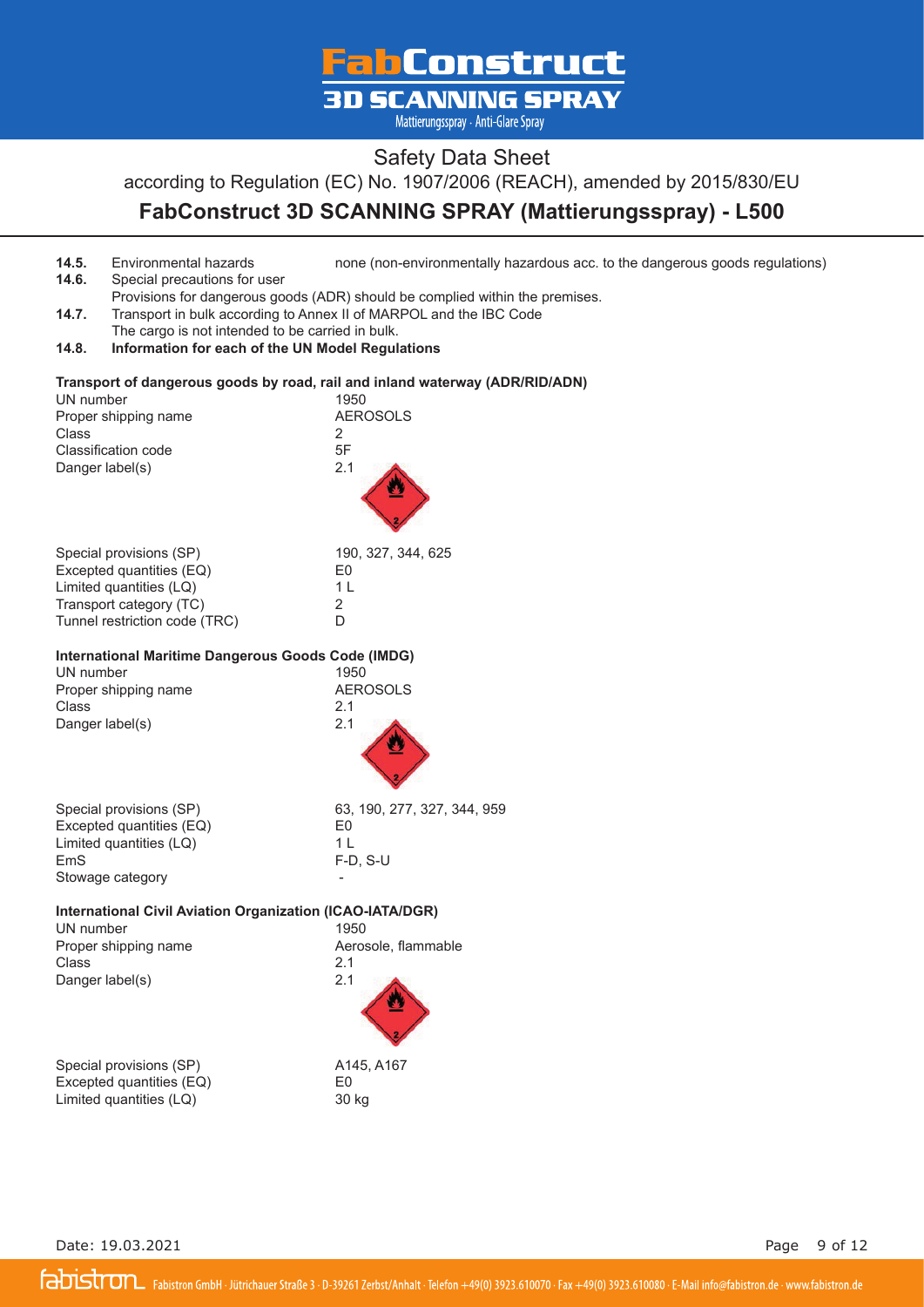

### Safety Data Sheet

according to Regulation (EC) No. 1907/2006 (REACH), amended by 2015/830/EU

**FabConstruct 3D SCANNING SPRAY (Mattierungsspray) - L500**

### **15. Regulatory information**

#### **15.1. Safety, health and environmental regulations/legislation specific for the substance or mixture**

**Relevant provisions of the European Union (EU)**

**Restrictions according to REACH, Annex XVII** None of the ingredients are listed. **List of substances subject to authorisation (REACH, Annex XIV)** None of the ingredients are listed. **Directive 75/324/EEC relating to aerosol dispensers**

**Classification of the gas/aerosol Extremely flammable Kennzeichnung** Pressurized container: may burst if heated. Keep out of the reach of children Keep away from heat, hot surfaces, sparks, open flames and other ignition sources. No smoking. Do not pierce or burn, even after use. Protect from sunlight. Do not expose to temperatures exceeding 50 °C **Limitation of emissions of volatile organic compounds due to the use of organic solvents in certain paints and varnishes**

**and vehicle refinishing products (2004/42/EC, Deco-Paint Directive)** VOC content 606 g/l

**Directive on industrial emissions (VOCs, 2010/75/EU)** VOC content 94,7 %

**Regulation 166/2006/EC concerning the establishment of a European Pollutant Release and Transfer Register (PRTR)** None of the ingredients are listed.

#### **National regulations (Germany)**

**Verordnung über Anlagen zum Umgang mit wassergefährdenden Stoffen (Ordinance on facilities for handling substances hazardous to water) (AwSV)** Wassergefährdungsklasse (WGK) (water hazard class): 1 (slightly hazardous to water)

#### **TTechnical instructions on air quality control (Germany)**

|        | Number Group of substances Class | Conc.         | Mass flow  | <b>Mass concentration</b> | <b>Notation</b> |
|--------|----------------------------------|---------------|------------|---------------------------|-----------------|
| 15.2.5 | Organic substances               | $\geq$ 25 wt% | $0.5$ kg/h | $50 \text{ mg/m}^3$       |                 |

#### **Notation**

3) A total mass flow of 0.50 kg/h or a total mass concentration of 50 mg/m<sup>3</sup>, each of which to be indicated as total carbon, shall not be exceeded (except organic particulate matter)

#### **Storage of hazardous substances in non-stationary containers (TRGS 510) (Germany)**

Storage class (LGK): 2 B (aerosol dispensers and lighters)

#### **15.2. Chemical Safety Assessment**

Chemical safety assessments for substances in this mixture were not carried out.

Date: 19.03.2021

Page 10 of 12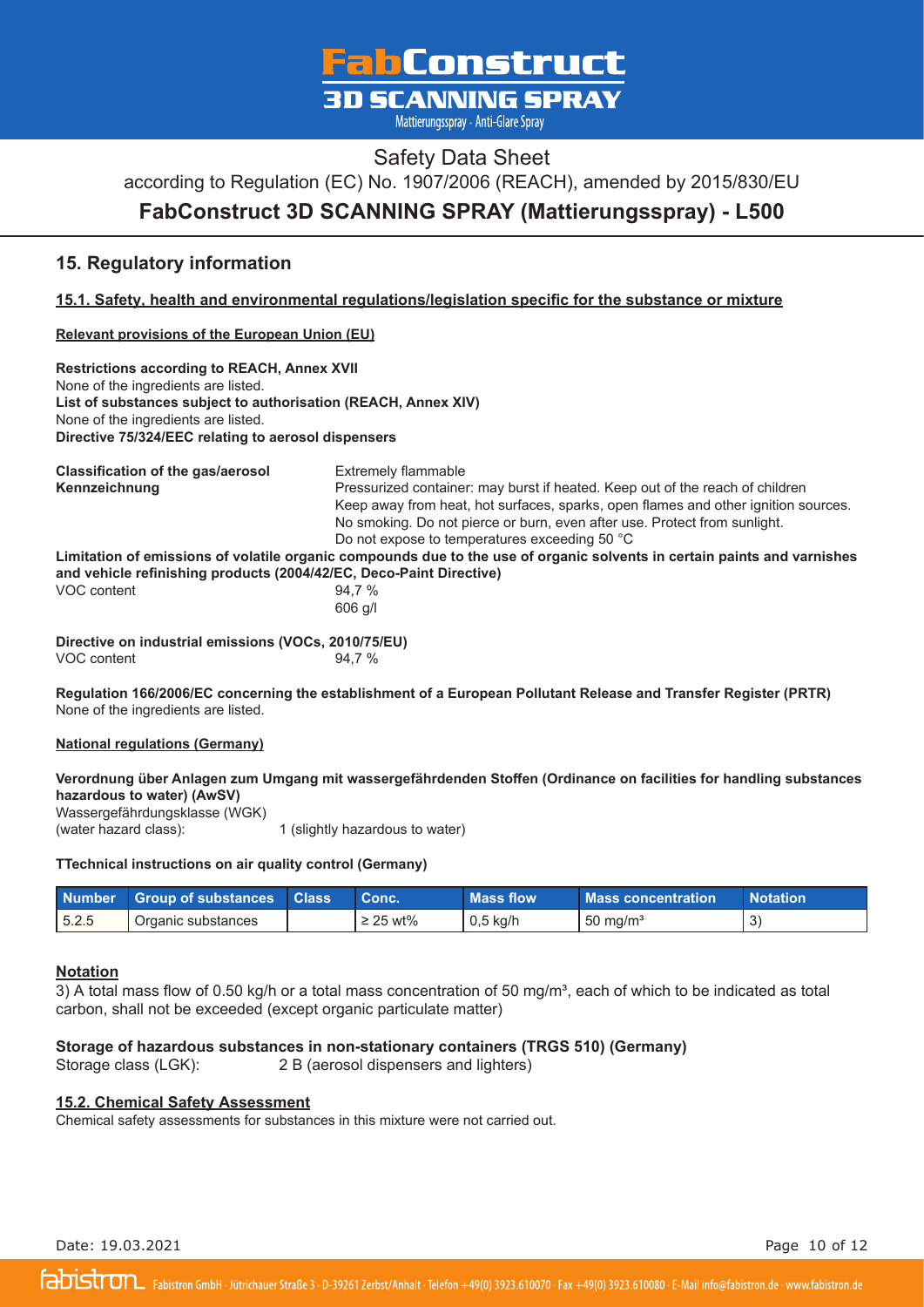

# Safety Data Sheet according to Regulation (EC) No. 1907/2006 (REACH), amended by 2015/830/EU

**FabConstruct 3D SCANNING SPRAY (Mattierungsspray) - L500**

### **16. Other information**

#### **Abbreviations and acronyms**

| 2017/164/EU.     | Comission Directive establishing a fourth list of indicative occupational exposure limit values pursuant to Council<br>Directive 98/24/EC, and amending Commission Directives 91/322/EEC, 2000/39/EC and 2009/161/EU.      |  |  |  |  |
|------------------|----------------------------------------------------------------------------------------------------------------------------------------------------------------------------------------------------------------------------|--|--|--|--|
| ADN.             | Accord européen relatif au transport international des marchandises dangereuses par voies de navigation intéri<br>eures (European Agreement concerning the International Carriage of Dangerous Goods by Inland Waterways). |  |  |  |  |
| ADR.             | Accord européen relatif au transport international des marchandises dangereuses par route (European Agree                                                                                                                  |  |  |  |  |
|                  | ment concerning the International Carriage of Dangerous Goods by Road).                                                                                                                                                    |  |  |  |  |
|                  |                                                                                                                                                                                                                            |  |  |  |  |
| AGW.             | Workplace exposure limit.                                                                                                                                                                                                  |  |  |  |  |
| BCF.             | Bioconcentration factor.                                                                                                                                                                                                   |  |  |  |  |
| BOD.             | Biochemical Oxygen Demand.                                                                                                                                                                                                 |  |  |  |  |
| CAS.             | Chemical Abstracts Service (service that maintains the most comprehensive list of chemical substances).                                                                                                                    |  |  |  |  |
| CLP.             | Regulation (EC) No 1272/2008 on classification, labelling and packaging of substances and mixtures.                                                                                                                        |  |  |  |  |
| CMR.             | Carcinogenic, Mutagenic or toxic for Reproduction.                                                                                                                                                                         |  |  |  |  |
| COD.             | Chemical oxygen demand.                                                                                                                                                                                                    |  |  |  |  |
| DGR.             | Dangerous Goods Regulations (see IATA/DGR).                                                                                                                                                                                |  |  |  |  |
| DMEL.            | Derived Minimal Effect Level.                                                                                                                                                                                              |  |  |  |  |
| DNEL.            | Derived No-Effect Level.                                                                                                                                                                                                   |  |  |  |  |
| EC No.           | The EC Inventory (EINECS, ELINCS and the NLP-list) is the source for the seven-digit EC number, an identifier                                                                                                              |  |  |  |  |
|                  | of substances commercially available within the EU (European Union).                                                                                                                                                       |  |  |  |  |
| EINECS.          | European Inventory of Existing Commercial Chemical Substances.                                                                                                                                                             |  |  |  |  |
| ELINCS.          | European List of Notified Chemical Substances.                                                                                                                                                                             |  |  |  |  |
| EmS.             | Emergency Schedule.                                                                                                                                                                                                        |  |  |  |  |
| Eye Dam.         | Seriously damaging to the eye.                                                                                                                                                                                             |  |  |  |  |
| Eye Irrit.       | Irritant to the eye.                                                                                                                                                                                                       |  |  |  |  |
| Flam. Gas.       | Flammable gas.                                                                                                                                                                                                             |  |  |  |  |
| Flam. Liq.       | Flammable liquid.                                                                                                                                                                                                          |  |  |  |  |
| GHS.             | "Globally Harmonized System of Classification and Labelling of Chemicals" developed by the United Nations.                                                                                                                 |  |  |  |  |
| IATA.            | International Air Transport Association.                                                                                                                                                                                   |  |  |  |  |
| IATA/DGR.        | Dangerous Goods Regulations (DGR) for the air transport (IATA).                                                                                                                                                            |  |  |  |  |
| ICAO.            | International Civil Aviation Organization.                                                                                                                                                                                 |  |  |  |  |
| IMDG.            | International Maritime Dangerous Goods Code.                                                                                                                                                                               |  |  |  |  |
| <b>IOELV.</b>    | Indicative occupational exposure limit value.                                                                                                                                                                              |  |  |  |  |
| LGK.             | Lagerklasse (storage class according to TRGS 510, Germany).                                                                                                                                                                |  |  |  |  |
| Log KOW.         | n-Octanol/water.                                                                                                                                                                                                           |  |  |  |  |
| MARPOL.          | International Convention for the Prevention of Pollution from Ships (abbr. of "Marine Pollutant").                                                                                                                         |  |  |  |  |
| NLP.             | No-Longer Polymer.                                                                                                                                                                                                         |  |  |  |  |
| PBT.             | Persistent, Bioaccumulative and Toxic.                                                                                                                                                                                     |  |  |  |  |
| PNEC.            | Predicted No-Effect Concentration.                                                                                                                                                                                         |  |  |  |  |
| Ppm.             | Parts per million.                                                                                                                                                                                                         |  |  |  |  |
| Press. Gas.      | Gas under pressure.                                                                                                                                                                                                        |  |  |  |  |
| REACH.           | Registration, Evaluation, Authorisation and Restriction of Chemicals.                                                                                                                                                      |  |  |  |  |
| RID.             | Règlement concernant le transport International ferroviaire des marchandises Dangereuses (Regulations concer-                                                                                                              |  |  |  |  |
|                  | ning the International carriage of Dangerous goods by Rail).                                                                                                                                                               |  |  |  |  |
| STEL. S          | hort-term exposure limit.                                                                                                                                                                                                  |  |  |  |  |
| STOT SE.         | Specific target organ toxicity - single exposure.                                                                                                                                                                          |  |  |  |  |
| TRGS.            | Technische Regeln für GefahrStoffe (technical rules for hazardous substances, Germany).                                                                                                                                    |  |  |  |  |
| <b>TRGS 900.</b> | Arbeitsplatzgrenzwerte (TRGS 900).                                                                                                                                                                                         |  |  |  |  |
| <b>TRGS 903.</b> | Biologische Grenzwerte (TRGS 903).                                                                                                                                                                                         |  |  |  |  |
| TWA.             | Time-weighted average.                                                                                                                                                                                                     |  |  |  |  |
| VOC.             | Volatile Organic Compounds.                                                                                                                                                                                                |  |  |  |  |
| VPvB.            | Very Persistent and very Bioaccumulative.                                                                                                                                                                                  |  |  |  |  |
|                  |                                                                                                                                                                                                                            |  |  |  |  |